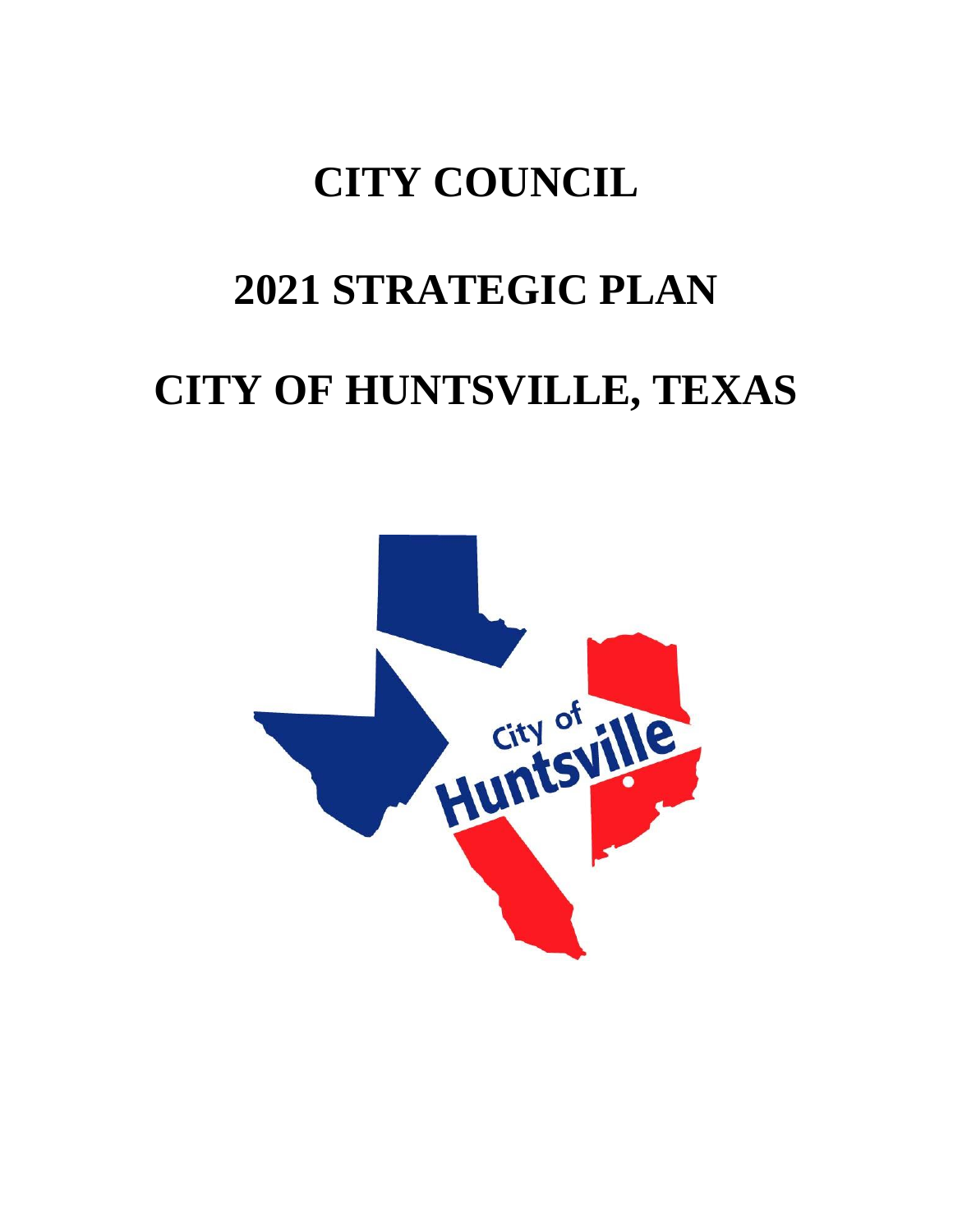

## **CITY OF HUNTSVILLE STRATEGIC PLAN**

### **Adopted by the City Council February 2, 2021**

Strategic planning is the process an organization follows to articulate a vision for the future and establish a direction in making decisions and allocating resources to achieve the desired outcomes. The Huntsville City Council met on January 11 and 12, 2021 to create a new strategic plan to set the course for the City, a flexible document that will be periodically reviewed for updates.

The City Council established seven broad areas of strategic initiatives aimed to address all quality of life issues in Huntsville, with key objectives for implementation included. These will provide the City Council with mechanisms to gauge performance, provide direction to staff, and adopt changes to the strategic plan as success merits and needs dictate.

This strategic planning document is meant to serve as a guide for the City staff to develop the annual budget for Council consideration and to provide Council with a succinct method of articulating to staff the policy direction for the City of Huntsville, both as a community and an organization. This strategic plan will also communicate to residents and community partners the City Council's commitment to open government, communication, collaboration, and cooperation among all who live, work, recreate, educate, or operate a business in Huntsville. Finally, this strategic plan is meant to provide a road map for success that will lead families and new businesses to Huntsville to join an outstanding community where good governance and sound management provide the best that life has to offer.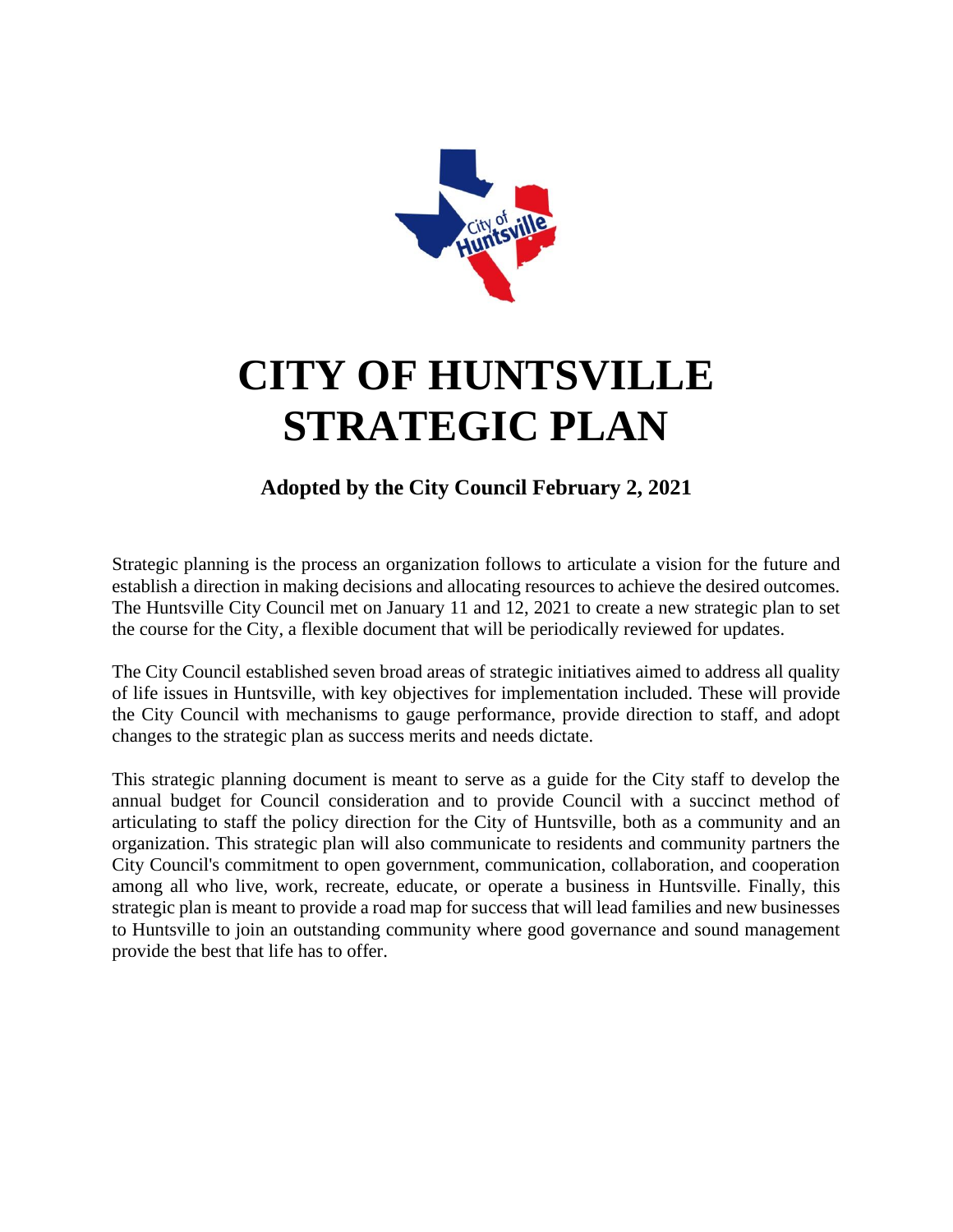

### **VISION**

The City of Huntsville is a community that is beautiful, historic, culturally diverse, affordable, safe, and well-planned, with great opportunity for our citizens.

#### **MISSION**

In order to maintain and enhance the quality of life and the achievement of our vision, the City of Huntsville provides, facilitates and regulates services, facilities and infrastructure for citizens, customers, visitors, businesses and state agencies, in a friendly, efficient, fair, honest and competent manner with quality and forethought.

### **VALUES STATEMENT**

Public service is our business and our goal. We believe in commitment - not just to our job, but to our faith, our beliefs, and our family. Our pride in our work and the organization compels us to a high degree of professionalism.

**H**onesty in all our actions; **U**nited in our commitment to ensure a safe work environment, fair wages and benefits, and opportunities for advancement; **N**urture an environment of cooperation between the City and its citizens, **T**eamwork depending on one another to improve the quality of life; **S**ervice excellence provided at every level in an efficient and economical manner; **V**ision of an enriched future enhanced by encouraging skills, talents, and potential of our employees through training, opportunity, and recognition; **I**ntegrity demonstrated in the treatment of our coworkers and those we serve and protect; Leadership through communication in a responsive manner while maintaining a high degree of professionalism; Loyalty to our faith, our beliefs and our families; **E**mbrace the diversity of our employees as a strength of our organization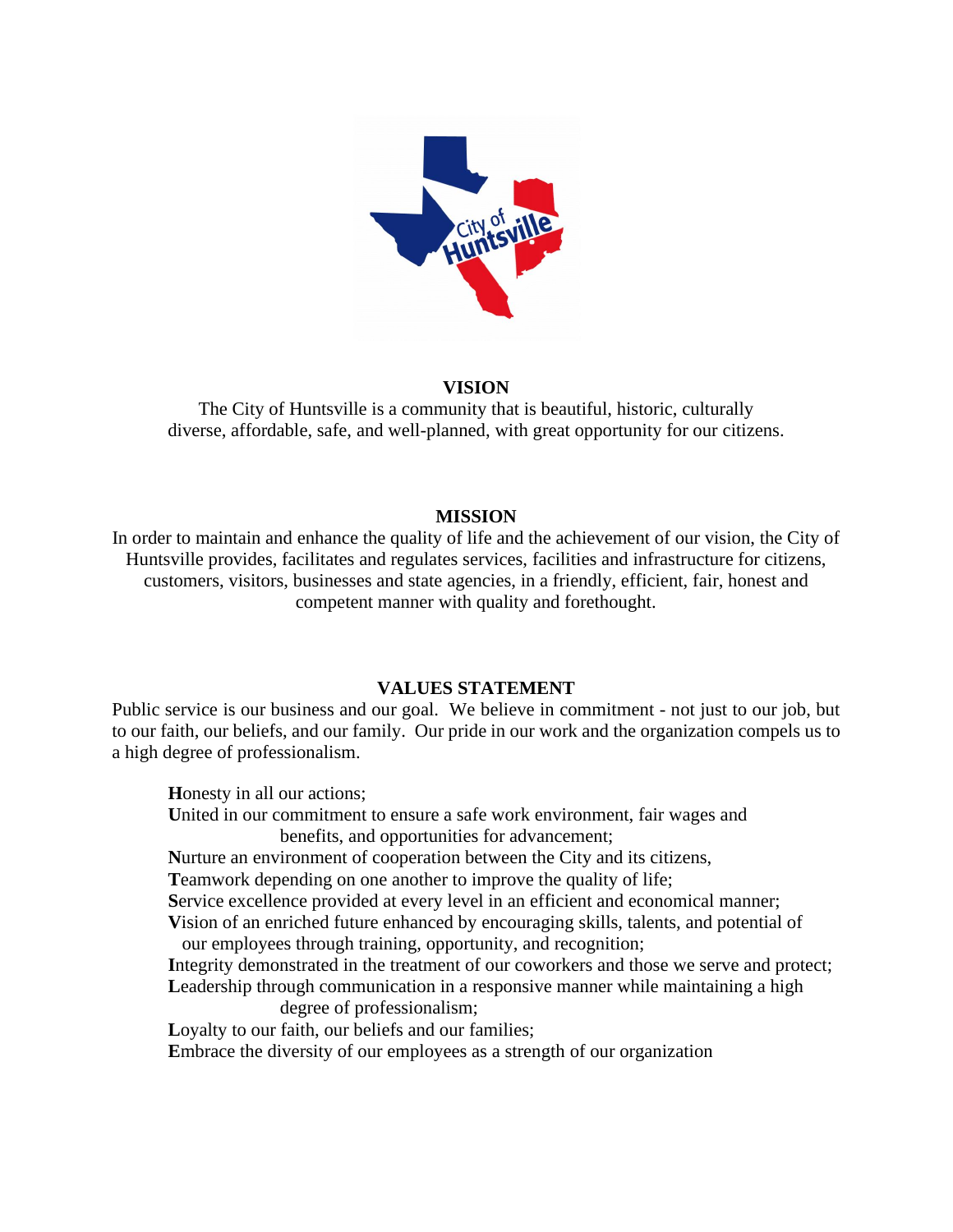**Goal #1, City Appearance - Provide policies, amenities, and events that enhance the City's already beautiful and historic natural environment.** 

- **Consider tree preservation standards for residential subdivisions and commercial developments**
- **Continue downtown street and sidewalk improvements by considering lighting and sidewalk improvements for the University Avenue corridor between downtown and the SHSU campus**
- **Consider stricter code enforcement compliance procedures**
- **Review and consider rental property occupancy standards**
- **Consider zoning requirements for consistent development standards around town specifically where commercial/multifamily residential abut neighborhoods**

**Goal #2, Communications - Provide public information outreach efforts that inform the public of City operations, accomplishments and policies and allows for citizens input on matters of Council policy.** 

**Goal #3, Economic Development – Promote and enhance a strong and diverse economy.**

- **Increase attracting and marketing of businesses to town**
- **Recruit entertainment businesses to provide something for families to do in town**

**Goal #4, Infrastructure - Ensure the quality of the City utilities, transportation and physical structures so that the City's core services can be provided in an effective and efficient manner.**

- **Complete design and begin construction on Proposition 2 projects**
- **Consider construction or participation in the construction of the driveway between Walmart and Aaron's rents**
- **Consider widening FM 1374 from IH45-Veterans**
- **Consider public transportation action plan to provide fixed route bus service**

**Goal #5, Resource Development - Enhance the quality of life for citizens, businesses and visitors by leveraging the human and fiscal resources available to the community.**

- **Work with the Junior Service League to facilitate the construction of an inclusive playground at Kate Barr Ross park**
- **Enter into a contract for design and begin construction of the MLK community center**